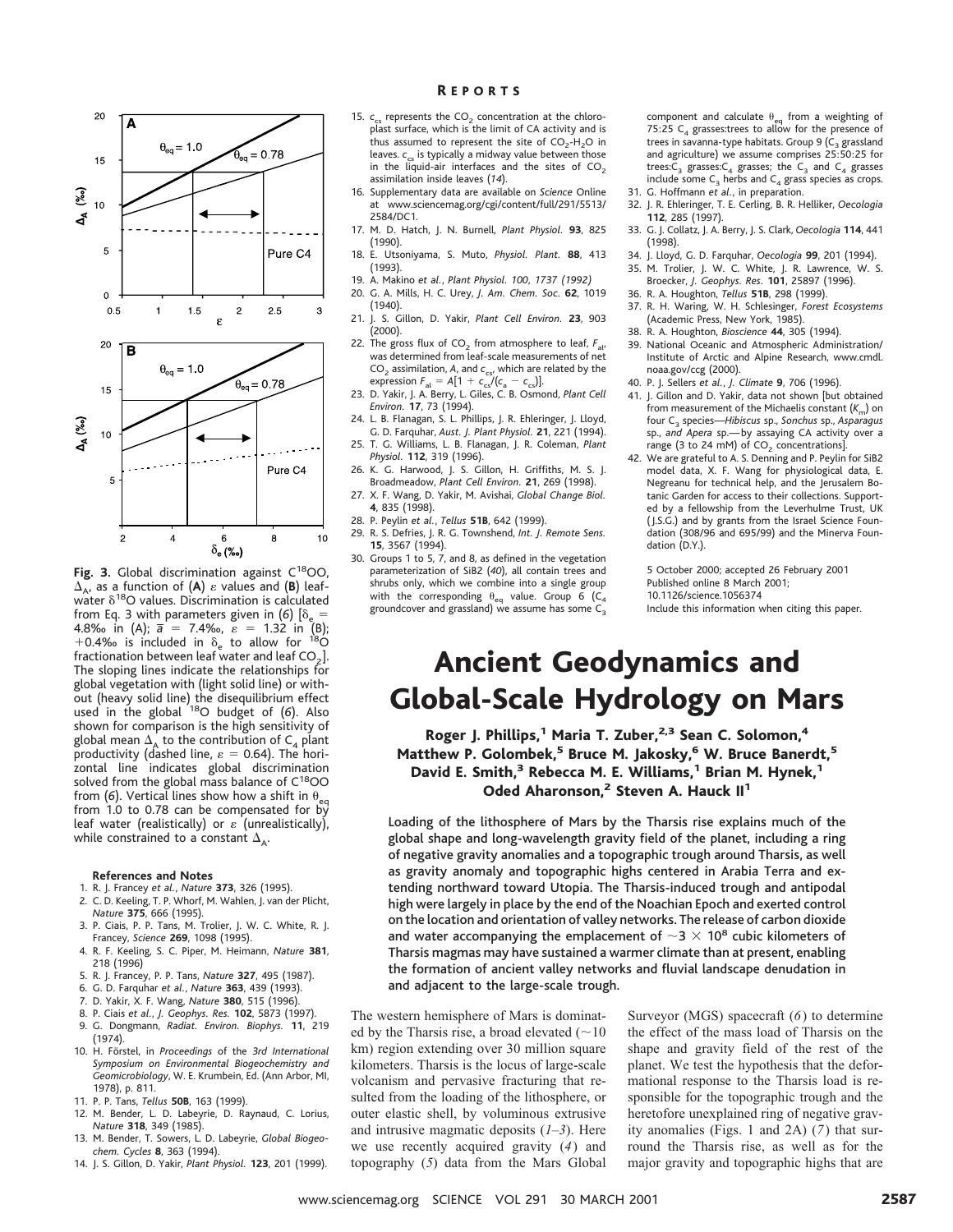antipodal to Tharsis. We examine the influence that Tharsis may have had on the timing, orientation, and location of fluvial features on the planet. Because of the enormous mass of the Tharsis load, understanding the global history of Mars requires understanding the

<sup>1</sup>McDonnell Center for the Space Sciences and Department of Earth and Planetary Sciences, Washington University, St. Louis, MO 63130, USA. <sup>2</sup>Department of Earth, Atmospheric, and Planetary Sciences, Massachusetts Institute of Technology, Cambridge, MA 02139, USA. <sup>3</sup>Earth Sciences Directorate, NASA/ Goddard Space Flight Center, Greenbelt, MD 20771, USA. <sup>4</sup> Department of Terrestrial Magnetism, Carnegie Institution of Washington, Washington, DC 20015, USA. <sup>5</sup> Jet Propulsion Laboratory, California Institute of Technology, Pasadena, CA 91109, USA. <sup>6</sup>Laboratory for Atmospheric and Space Physics, University of Colorado, Boulder, CO 80309, USA.

# R EPORTS

role that Tharsis played in that history; the formation of Tharsis may have been an exceptional phenomenon in the evolution of the terrestrial planets.

To test the hypothesis that Mars displays a global deformational response to Tharsis loading, we use a spherical harmonic model (*8*) of the loading of a spherical elastic shell (*9*) and isolate the spatially variable Tharsis topography (Fig. 3A) as the only load on the planet (*10*). The degree of compensation (*11*) of the load is about 95% (*12*), an assumption that produces consistency between predicted and observed topography but overpredicts the magnitudes of the associated gravity anomalies. Because we are interested primarily in the spatial correlation of models to observed



**Fig. 1.** Gravity anomaly image (*4*) draped over a three-dimensional (3D) view of topography (*5*) centered on Tharsis at 260°E longitude. This and all subsequent figures are in sinusoidal projection. The gravity anomaly image has been saturated at  $\pm 300$  milligals (mGal) and is expanded to  $l =$ 60. The prominent topographic feature in the center is the Tharsis rise and its volcanic constructs; the approximate boundary to Tharsis is shown as a dashed line. Valles Marineris extend eastward from Tharsis. Negative portions of the gravity anomaly field form a ring around Tharsis. A region antipodal to Tharsis (seen at the right and left sides of the map near 80°E longitude) is centered on Arabia Terra, which is both a topographic and a gravitational high.

fields, rather than model amplitudes, the mismatch of predicted and observed gravity is secondary to this discussion (*13*).

The locations of the observed and modeled ring of negative gravity anomalies (Fig. 2, A and B) around Tharsis, expanded to spherical harmonic order and degree  $10 (l =$ 10), are consistent and include several of the intermediate-wavelength features within the ring (such as relative lows to the northwest, northeast, and east, and the relative high to the south). The model also predicts a topographic trough (here termed the Tharsis trough) around Tharsis (Fig. 3C). Such a topographic depression does surround Tharsis over at least 270° of azimuth (Fig. 3A). To the east of Tharsis, this trough extends northward from the Argyre impact basin, through Chryse and Acidalia Planitiae, to the North Polar basin. To the northwest of Tharsis, Arcadia and Amazonis Planitiae comprise the depression, whereas southwest of Tharsis, the depression becomes less evident (*14*). The fact that the ring of negative gravity anomalies persists to the southwest of Tharsis indicates that more than the surface topography is required to explain the gravity data here; one possibility is that the trough has been filled with sediments that are lower in density than average crustal material.

Antipodal to Tharsis, the model predicts a topographic high (here termed the Arabia bulge) over the elevated Arabia Terra (Fig. 3D); the predicted high also extends over the Utopia basin to the north. The planetary topographic dichotomy of a northern lowland and a southern upland (*5*) is not an element of a Tharsis loading model; however, the anomalously broad western rim of the Utopia basin (Fig. 3B) may be an expression of uplift

**Fig. 2.** (**A**) Observed and (**B**) modeled negative gravity anomaly ring around Tharsis, centered at 260°E longitude. The irregular boundary around Tharsis in the model results from defining the load boundary with a quarter-degree topographic grid (*10*). (**C**) Observed and (**D**) modeled gravity anomalies draped over a 3D view of observed topography centered on Arabia Terra at 80°E longitude. The observedgravityanomaly over Tharsis is shown in the model image. Different scales for observed and modeled fields result from an overprediction of



model gravity. For (A) through (D), gravity fields are expanded to  $l = 10$  independently inside and outside of the load boundary.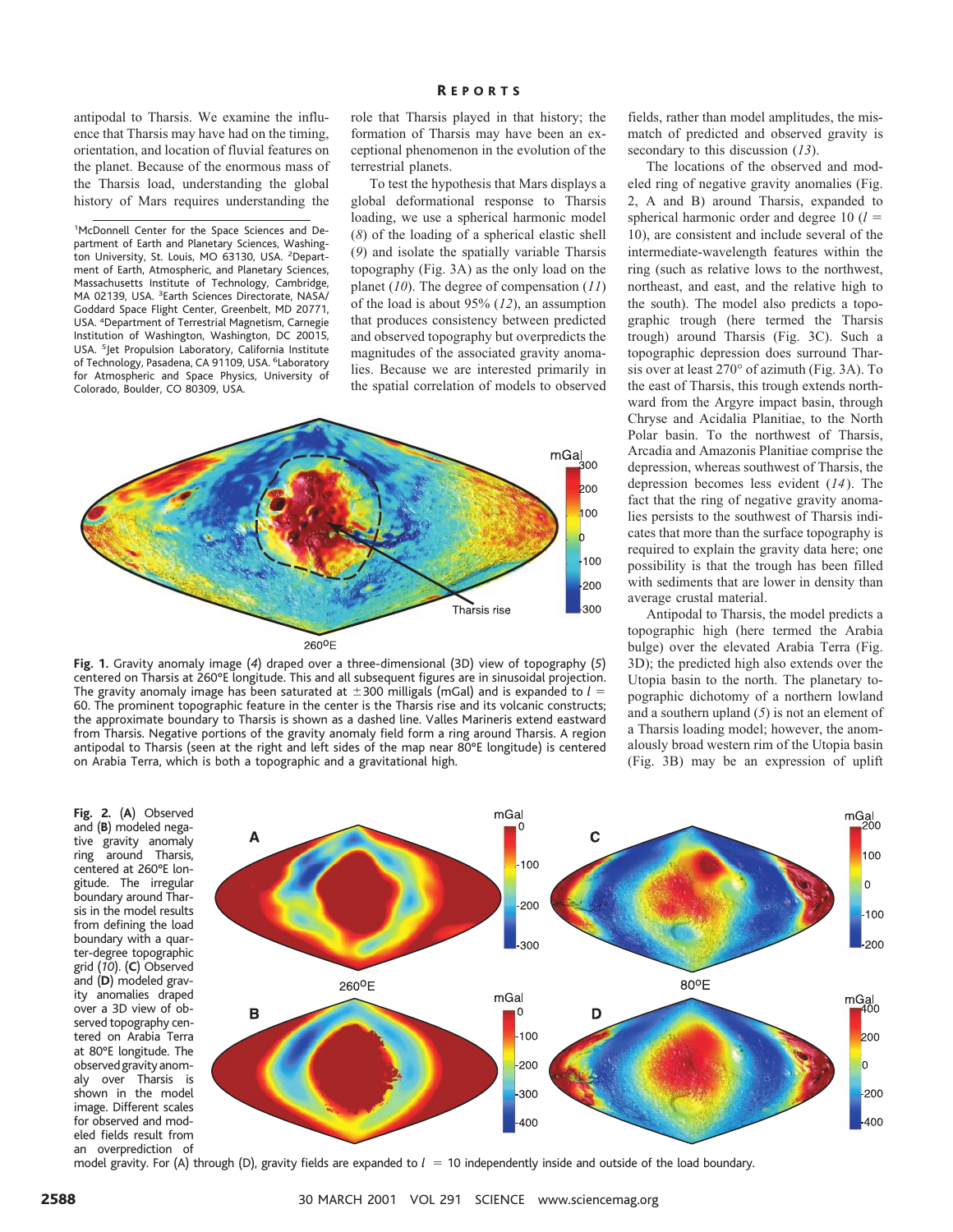resulting from Tharsis loading. The Hellas impact basin is also outside the realm of the model, yet both the modeled and observed topography show a downward slope in Hellas rim topography (*5*) toward the South Pole. This slope, in the direction of Tharsis, suggests that a portion of the Hellas rim underwent vertical motion during the formation of the trough created by the Tharsis load. In both the observed and modeled gravity anomaly fields  $(l = 10)$ , there is a gradient across Hellas and a high over Arabia Terra that extends northward to the Utopia basin, mirroring features in the long-wavelength topography (Fig. 2, C and D). The modeled gravity clearly does not account for the smaller scale, positive gravity anomalies at Elysium and the central Utopia basin, which reflect subsurface structures characterized, respectively, by volcanically thickened crust and a combination of crustal thinning during basin formation and infill of the basin depression (*2*). However, we conclude that the long-wavelength, nonhydrostatic gravity field of Mars is explained simply by the Tharsis load and the resulting global deformation of the lithosphere. Further, the shape of Mars is determined by these two quantities plus the northward pole-to-pole slope that formed in earliest martian history (*5*).

Extensional structures radial to the Tharsis rise and compressional structures generally concentric to the rise constitute the majority of the tectonic features in the Tharsis region (*15*). About half of these features are Noachian (*16*) in age, suggesting that tectonic activity peaked early and decreased with time (*17*). The positions and orientations of both types of structures are matched by elastic shell loading models (*18*) constrained by current gravity and topography fields (*3*). Successful models are able to predict strain levels comparable to those observed in Noachian structures (*19*) and require that the extent of the load in the Noachian be comparable to that at present. Thus, the overall Tharsis load must have been largely in place by the Late Noachian. Because they are the direct response to the Tharsis load, the Tharsis trough and Arabia bulge must also have existed since Noachian time.

The development of the Tharsis trough and Arabia bulge thus should have influenced the location and orientation of martian valley networks and outflow channels. Valley networks are the most common drainage systems on Mars (*20*). Their similarity to terrestrial river systems suggests that the genesis of valley networks involved fluvial erosion, although the style of this erosion (such as surface runoff, groundwater discharge, or sapping) remains controversial. Valley network systems are confined mainly to the southern highlands on Noachian terrain and display variability in the number of tributaries, stream order, and planimetric form (*21*). Additionally, nearly all martian outflow channels (*20*) originate in or flow into the Tharsis trough (Fig. 3A).

We tested for control of valley network orientations by Tharsis loading. Gradient directions of both modeled [augmented with

the pole-to-pole slope (*5*)] and observed topography were calculated at the downstream ends of valley network trunks. The level of agreement of topographic gradients with valley network downstream azimuths (*22*) was evaluated by forming the dot products,  $\cos \delta$ , of unit directional vector pairs (*23*). Histograms of cos  $\delta$  distributions for the modeled (Fig. 4A) and observed (Fig. 4B) topography  $(l = 10)$  support significant Tharsis influence on long-wavelength topography and valley network azimuths. Because of the multiscale morphology of valley network systems, any assessment of azimuth will depend on baseline length. Our estimates of azimuth are based on the long-baseline orientation of the trunk valley. As such, they are most sensitive to slopes with length scales comparable to the size of the basin drained by the valley network system, and not to slopes with shorter length scales (24). For only a subset ( $\sim 60\%$ ) of valley network systems—where local topography is not dominated by short length scales—do we find that valley network azimuths agree with the gradient directions of the observed topography. Thus, it is appropriate to consider the relative success of modeled topography as compared to observed topography in predicting valley network azimuths. Using the two histogram modes  $(0.8 \le \cos \delta \le 1.0)$ , the model-to-topography ratio is 100% for an expansion limit of  $l = 10$  $(-1000$  km minimum length scale) and exceeds 70% at  $l = 180$  ( $\sim$ 50 km minimum length scale) (Fig. 4C). We conclude that the model (Fig. 4D) does a satisfactory job of



**Fig. 3.** Observed martian topography displayed for (**A**) the Tharsis and (**B**) the anti-Tharsis hemispheres compared with modeled topography (to  $l = 120$ ) for (**C**) the Tharsis and (**D**) the anti-Tharsis hemispheres. For the

model, actual topography is shown in the Tharsis region. All figures are draped over a 3D view of shaded relief.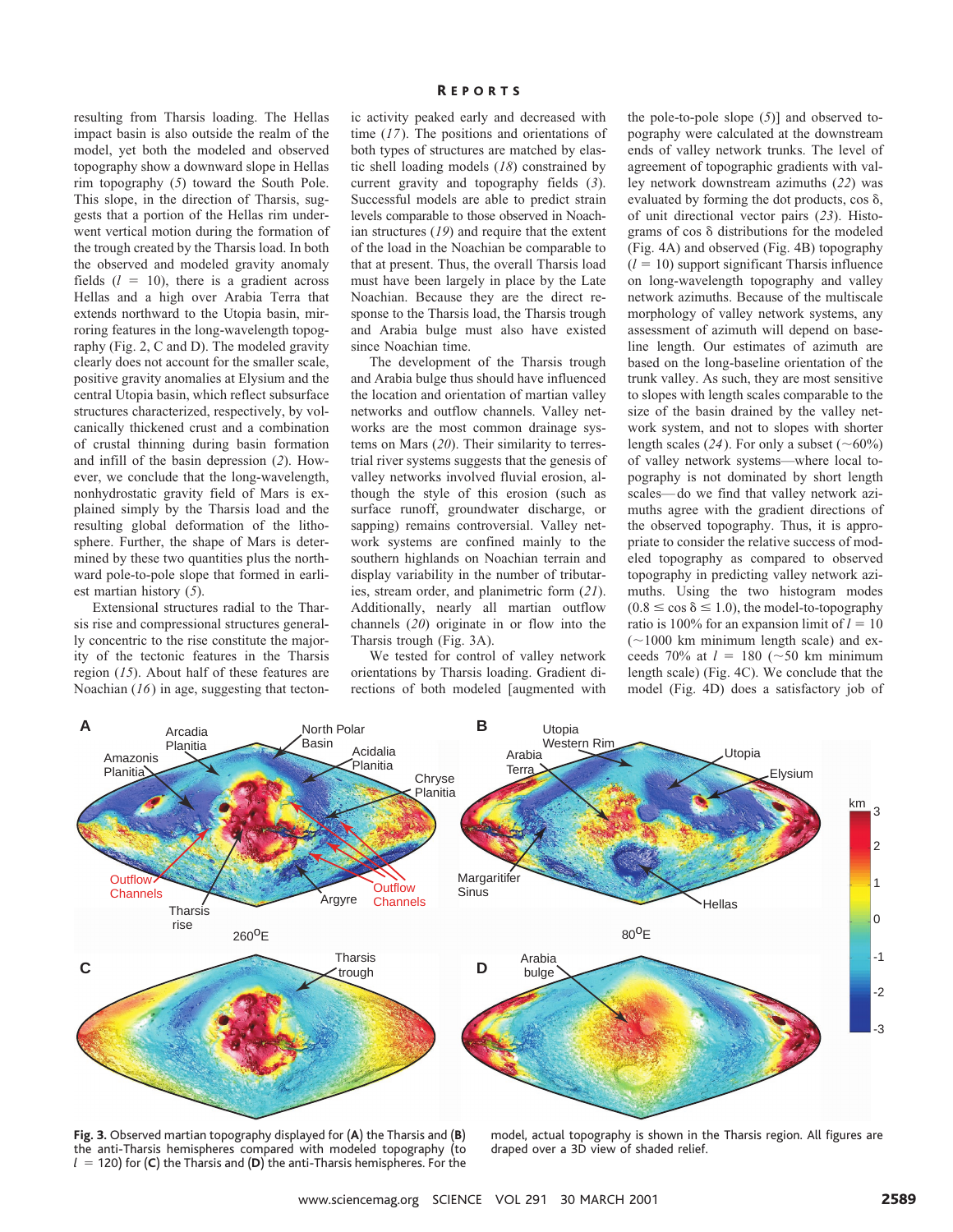**Fig. 4.** (**A**) Histogram of  $cos \delta$  [dot product of model gradient (*l* 5 10) and valley network azimuth unit vectors] distribution. (**B**) Histogram as in (A), but for observed topography. The *P* value for the null hypothesis of a uniform distribution is less than  $10^{-16}$  for both histograms. (**C**) The model-to-topography ratio (%) for the modes of the histograms as a function of spherical harmonic expansion limit *l*. (**D**) Black arrows correspond to valley networks in (A) for cos  $\delta$   $\geq$  0.8. The background color image is



the model response to Tharsis loading ( $l = 10$ ) that has been saturated at  $\pm 3$  km. Central longitude is 0°, and observed topography is shown in the Tharsis region. Pole-to-pole slope has been included in the topographic model, which has been referenced to the observed geoid.

explaining valley network azimuths and that many of these systems must have formed after a significant fraction of the Tharsis load was in place.

Valley networks were examined in detail (*25*) in Margaritifer Sinus, a region on the flank of the Arabia bulge and in the Tharsis trough (Fig. 3B). Most formed on regions of relatively high topographic gradient on the flanks of the trough. The majority ( $\sim$ 85%) of observed valley networks here likely formed in Late Noachian time, between  $\sim$  4.3 to 3.85 billion years ago (Ga) and  $\sim$ 3.8 to 3.50 Ga (*26*), although the possibility exists that earlier valley networks in this region were destroyed by a high impact flux or alternative erosion mechanisms. Because many of these valley network orientations are controlled by Tharsis-induced slopes, the Tharsis load must be largely Noachian in age, which is consistent with inferences made earlier. Superposition and sequence relationships indicate that the valley networks whose azimuths are not explained by the model are nevertheless contemporaneous with the Tharsis-controlled valley networks (*27*). The formation of valley networks in Margaritifer Sinus is intimately associated with a Late Noachian, large-scale erosion event on the flanks of the Tharsis trough that stripped at least  $1.5 \times 10^6$  km<sup>3</sup> of material from this area, leaving behind numerous mesas of Early and Middle Noachian terrain (*25*). This same process may have operated in adjacent areas of northwestern Arabia Terra, potentially removing an additional  $3 \times 10^6$  km<sup>3</sup> of the upper crust. Moreover, a global episode of high erosion rates at the end of the Noachian Epoch has been postulated on the basis of crater size-frequency statistics and morphology (*28*). Thus, there is evidence that the Late Noachian was a time

of unusually high landscape modification rates on Mars. The most likely erosional agent is water at or near the surface, which is consistent with a warmer, wetter environment than at present (*29*).

The release of  $CO<sub>2</sub>$  and  $H<sub>2</sub>O$  to the martian atmosphere from magma erupted and intruded during Tharsis formation may have affected the Noachian climate. For the 100 km-thick elastic lithosphere we assume (*2*), the observed topography plus the volume of material contained within the depression resulting from Tharsis loading amounts to  $\sim$ 3  $\times$  10<sup>8</sup> km<sup>3</sup> of igneous material, which is equivalent to a 2-km-thick global layer (*30*). For a magmatic  $CO<sub>2</sub>$  content of 0.65 weight percent (wt %) [which is consistent with Hawaiian basaltic lavas  $(31)$ ] and an H<sub>2</sub>O content of 2 wt % (*32*), the total release of gases from Tharsis magmas could produce the integrated equivalent of a 1.5-bar  $CO<sub>2</sub>$  atmosphere and a 120-m-thick global layer of water. These quantities of volatiles are sufficient to warm the atmosphere to the point at which liquid water is stable at the surface  $(33)$ . The accumulation of atmospheric CO<sub>2</sub> may have made the latter part of the Noachian the most favorable time for this condition.

As the emplacement rate of Tharsis volcanic material declined at the end of the Noachian,  $CO<sub>2</sub>$  and  $H<sub>2</sub>O$  would have been removed from the atmosphere by a combination of impact ejection to space, stripping by the solar wind, thermal escape, and the formation of carbonate minerals on the surface or within the crust (*34*, *35*). Although their relative importance cannot be determined, there is evidence that each of these processes has occurred, and it is possible that, combined, they could have brought clement conditions to an end by removing substantial quantities of atmosphere in less than a few hundred million years (*35*). With several events occurring at the end of the Noachian, such as the decline in impact rate, initiation of sputtering as the internal magnetic field disappears (*35*), waning of Tharsis volcanism, and a decrease in surface erosion rate, it is difficult to determine which were causally related and which were coincidental. Nevertheless, it is possible that during the Noachian Epoch, the structural and magmatic events associated with Tharsis evolution were the sine qua non that linked fluvial, geodynamical, and climate activity.

#### **References and Notes**

- 1. S. C. Solomon, J. W. Head, *J. Geophys. Res.* **87**, 9755 (1982).
- 2. M. T. Zuber *et al.*, *Science* **287**, 1788 (2000).
- 3. W. B. Banerdt, M. P. Golombek, K. L. Tanaka, in *Mars*, H. H. Kieffer, B. M. Jakosky, C. W. Snyder, M. S. Matthews, Eds. (Univ. of Arizona Press, Tucson, AZ, 1992), pp. 249–297.
- 4. D. E. Smith *et al.*, *Science* **286**, 94 (1999).
- 5. D. E. Smith *et al.*, *Science* **284**, 1495 (1999).
- 6. A. L. Albee, F. D. Palluconi, R. E. Arvidson, *Science* **279**, 1671 (1998).
- 7. In Figs. 1, 2B, 2C, and 3, the observed pole-to-pole topographic slope (*5*) has been removed in order to focus the dynamic range of the color scales and shaded relief perspectives on regional variations of observed or modeled topography.
- 8. W. B. Banerdt, *J. Geophys. Res.* **91**, 403 (1986).
- 9. We assumed the following conditions: elastic shell thickness = 100 km, Young's modulus = 100 GPa, Poisson's ratio  $= 0.25$ , and crustal thickness  $= 50$  km (*2*).
- 10. In the absence of precise topographic information, this approach was first used with an analytic approximation of load geometry [R. J. Willemann, D. L. Turcotte, *J. Geophys. Res.* **87**, 9793 (1982)]. We zeroed topography outside of Tharsis, using, for computational convenience, the zero elevation contour on a quarter-degree grid of topography. To obtain spherical harmonic coefficients for the load, we expanded the isolated Tharsis topography to degree and order 120  $(l = 120)$  to minimize ringing from